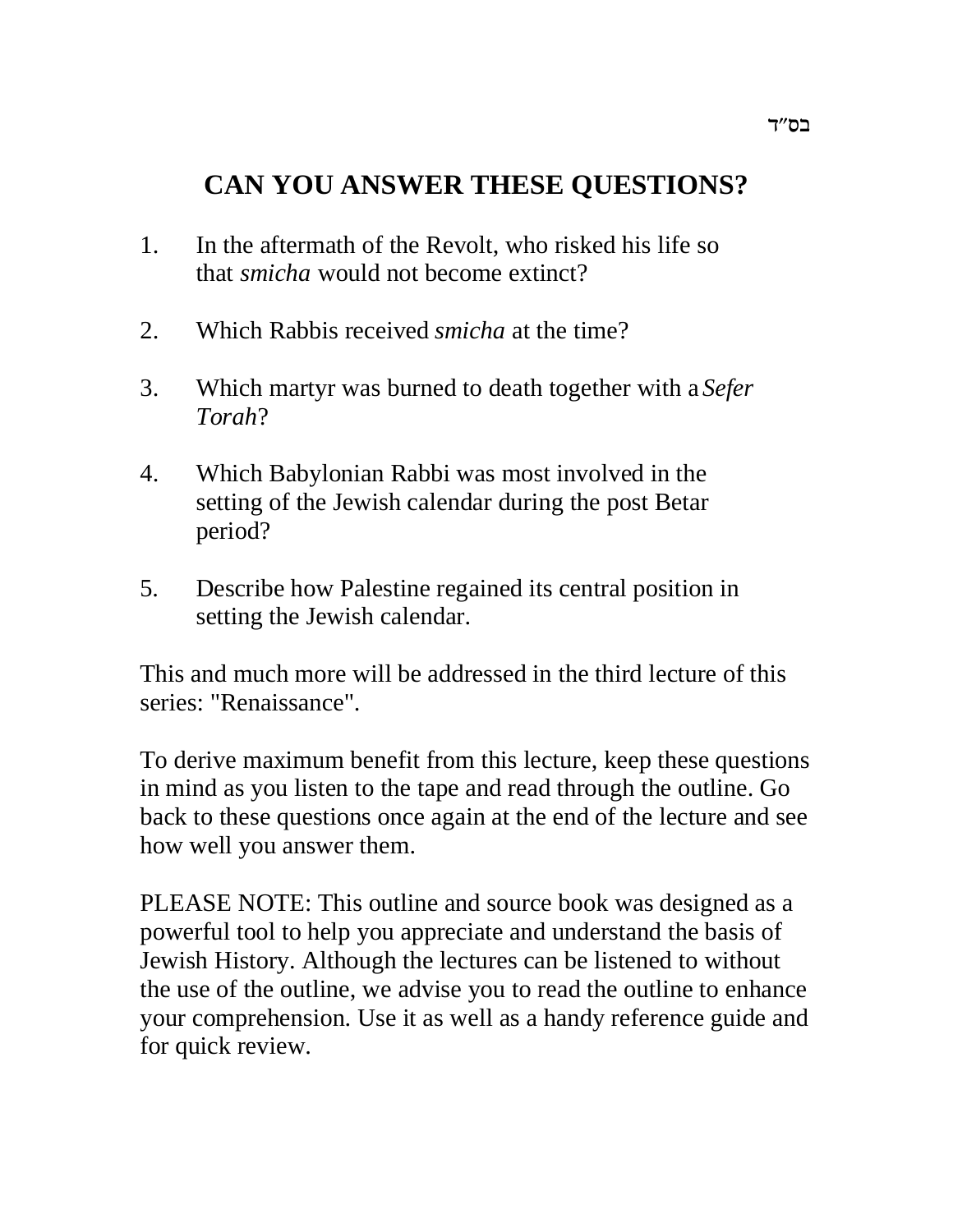## THE EPIC OF THE ETERNAL PEOPLE Presented by Rabbi Shmuel Irons

#### Series III Lecture #3

#### RENAISSANCE

#### I. The Aftermath of Betar

#### A.

כשנהרג ר"ע בקיסרי באתה שמועה אצל רבי יהודה בן בבא ואצל רבי חנניה בן תרדיון  $\lambda$ עמדו וחגרו שקים את מתניהם וקרעו את בגדיהם ואמרו אחינו שמעונו לא נהרג ר״ע (לא נהרג שנחשד) על הגזל ולא על שלא עמל בתורה בכל כחו לא נהרג ר״ע אלא למופת שנאמר והיה יחזקאל לכם למופת ככל אשר וגו׳ וידעתם כי אני ד׳ מכאן ועד ימים מועטים לא ימצא מקום בא״י שלא יהיו שם מושלכין בו שנאמר דבר כה נאם ד׳ (והיתה ונפלה) נבלת האדם כדומן וגו' אמרו לא עברו ימים עד שבא בולמוס ועירבב את העולם מכאן ועד י"ב חדש .<br>פסקו בולאות שביהודה. מסכת שמחות ח

When Rabbi Akiva was killed in Caesaria the news reached Rabbi Yehudah ben Bava and Rabbi Chanania ben Teradion. They stood up and bound their loins with sack cloth and tore their clothing and said: Our brothers, listen! Rabbi Akiva was not killed because of thievery or because he didn't toil in Torah with all his might. He was only killed to be a sign [to us of the approaching doom], as it is stated: Thus Ezekiel is unto you a sign, according to all that he hath done shall ye do: and when this cometh, ye shall know that I am the L-rd G-d. (Ezekial 24:24) In a short period of time there won't be an area in Israel where corpses won't be thrown, as it is stated: Thus saith the L-rd, Even the carcasses of men shall fall as dung upon the open field. . . (Jeremiah 9:21) They said that [the prophecy was fulfilled and] in a short period of time an extreme hunger came and agitated the world. Within twelve months there weren't any men of wealth left in Judea. **Meseches Semachos Chap. 8**

## B.

ת"ר כשנתפסו רבי אלעזר בן פרטא ורבי חנינא בן תרדיון א"ל ר' אלעזר בן פרטא לרבי חנינא בן תרדיון אשריך שנתפסת על דבר אחד אוי לי שנתפסתי על חמשה דברים א"ל רבי חנינא אשריך שנתפסת על חמשה דברים ואתה ניצול אוי לי שנתפסתי על דבר אחד ואיני ניצול שאת עסקת בתורה ובגמילות חסדים ואני לא עסקתי אלא בתורה בלבד וכדרב הונא דאמר רב הונא כל העוסק בתורה בלבד דומה כמי שאין לו אלוק שנאמר וימים רבים לישראל ללא אלקי אמת וגו' מאי ללא אלקי אמת שכל העוסק בתורה בלבד דומה כמי שאין לו אלוק ובגמילות חסדים לא עסק והתניא רבי אליעזר בן יעקב אומר לא יתן אדם מעותיו לארנקי של צדקה אלא א״כ ממונה עליו תלמיד חכם כר׳ חנינא בן תרדיון הימנוה הוא דהוה מהימן מיעבד לא עבר והתניא אמר לו מעות של פורים נתחלפו לי במעות של צדקה וחלקתים לעניים מיעבד עבד כדבעי ליה לא עבד. ע״ז יז: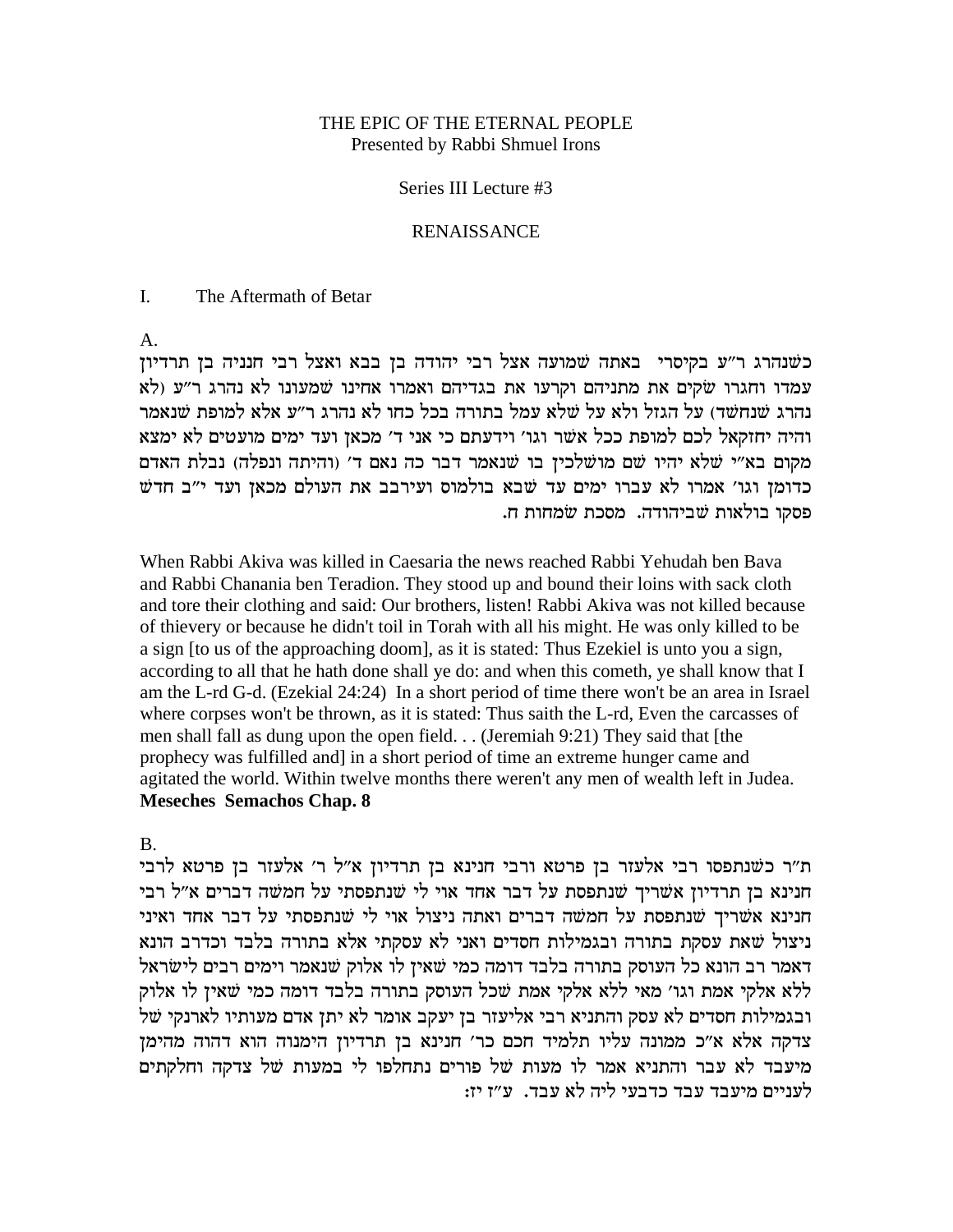Our Rabbis taught: When Rabbi Eleazar ben Perata and Rabbi Chanina ben Teradion were arrested, Rabbi Eleazar ben Perata said to Rabbi Chanina ben Teradion: Happy art thou that thou hast been arrested on one charge; woe is me, for I am arrested on five charges. Rabbi Chanina replied: Happy art thou, who hast been arrested on five charges, but wilt be rescued; woe is me who, though having been arrested on one charge, will not be rescued; for thou hast occupied thyself with [the study of] the Torah as well as with acts of benevolence, whereas I occupied myself with Torah alone.

This accords with the opinion of Rav Huna. For Rav Huna said: He who only occupies himself with the study of the Torah is as if he had no G-d, for it is said: "Now for long seasons Israel was without the true G-d." (Chronicles II 15:3) What is meant by 'without the true G-d'? - It means that he who only occupies himself with the study of the Torah is as if he had no G-d.

But did he not occupy himself with acts of benevolence? Surely it has been taught: Rabbi Eliezer ben Yaakov says: One should not put his money into a charity-bag, unless it is supervised by a learned man such as Rabbi Chanina ben Teradion! - He was indeed very trustworthy, but he did not practice benevolence.

But has it not been taught: He said to him [Rabbi Yosei ben Kisma]: I mistook Purim money for ordinary charity money, so I distributed [of my own] to the poor! - He did indeed practice charity, but not as much as he might have done. **Avodah Zarah 17b**

C.

אתיוהו לרבי אלעזר בן פרטא אמרו מ"ט תנית ומ"ט גנבת אמר להו אי סייפא לא ספרא ואי ספרא לא סייפא ומדהא ליתא הא נמי ליתא ומ״ט קרו לך רבי רבן של תרסיים אני אייתו ליה תרי קיבורי אמרו ליה הי דשתיא והאי דערבא איתרחיש ליה ניסא אתיא זיבוריתא אותיבא על דשתיא ואתאי זיבורא ויתיב על דערבא אמר להו האי דשתיא והאי דערבא א״ל ומ״ט לא אתית לבי אבידן אמר להו זקן הייתי ומתיירא אני שמא תרמסוני ברגליכם אמרו ועד האידנא כמה סבי איתרמוס אתרחיש ניסא ההוא יומא אירמס חד סבא ומ״ט קא שבקת עבדך לחירות אמר להו לא היו דברים מעולם קם חד מינייהו לאסהודי ביה אתא אליהו אידמי ליה כחד מחשובי דמלכותא א״ל מדאתרחיש ליה ניסא בכולהו בהא נמי אתרחיש ליה ניסא וההוא גברא בישותיה הוא דקא אחוי ולא אשגח ביה קם למימר להו הוה כתיבא איגרתא דהוה כתיב מחשיבי דמלכות לשדורי לבי קיסר ושדרוה על ידיה דההוא גברא אתא אליהו פתקיה :נדה זוה מאה מרסי אזל ולא אתא. עבודה זוה יז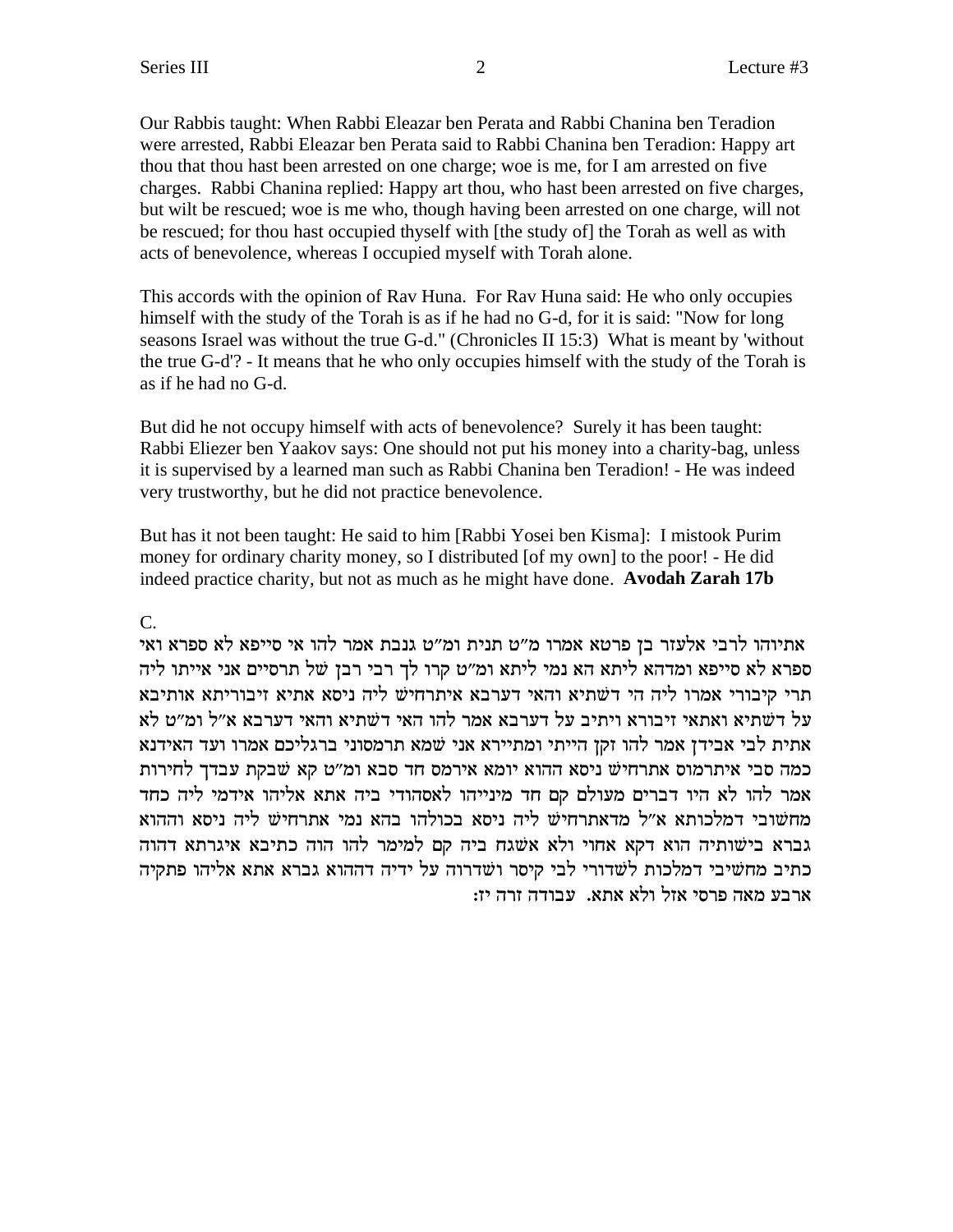When they brought up Rabbi Eleazar ben Perata [for his trial] they asked him, "Why have you been studying [the Torah] and why have you been stealing?" He answered, "If one is a scholar he is not a robber, if a robber he is not a scholar, and as I am not the one I am neither the other." "Why then," they rejoined, "are you titled Master?" "I," replied he, "am a Master of Weavers." Then they brought him two coils and asked, "Which is for the warp and which for the woof?" A miracle occurred and a female-bee came and sat on the warp and a male-bee came and sat on the woof. Then they asked him, "Why did you not go to the Meeting-House?" He replied, "I have been old and feared lest I be trampled under your feet." "And how many old people have been trampled till now?" he was asked. A miracle [again] happened; for on that very day an old man had been trampled. "And why did you let your slave go free?" He replied, "No such thing ever happened." One of them was rising to give evidence against him, when Eliyohu came disguised as one of the dignitaries of Rome and said to that man: As miracles were worked for him in all the other matters, a miracle will also happen in this one, and you will only be shown up as bad natured. He, however, disregarded him and stood up to address them, when a written communication from important members of the government had to be sent to the Emperor and it was dispatched by that man. [On the road] Eliyohu came and hurled him a distance of four hundred "parasangs." So that he went and did not return. **Avodah Zarah 17b**

# D.

'אתיוהו לרבי חנינא בן תרדיון אמרו ליה אמאי קא עסקת באורייתא אמר להו כאשר צוני ד אלקי מיד גזרו עליו לשריפה ועל אשתו להריגה ועל בתו לישב בקובה של זונות עליו לשריפה שהיה הוגה את השם באותיותיו והיכי עביד הכי והתנן אלו שאין להם חלק לעולם הבא האומר אין תורה מן השמים ואין תחיית המתים מן התורה אבא שאול אומר אף ההוגה את השם באותיותיו להתלמד עבד כדתניא לא תלמד לעשות אבל אתה למד להבין ולהורות אלא מאי טעמא אענש משום הוגה את השם בפרהסיא דהוי ועל אשתו להריגה דלא מיחה ביה מכאן אמרו כל מי שיש בידו למחות ואינו מוחה נענש עליו ועל בתו לישב בקובה של זונות דאמר ר' יוחנן פעם אחת היתה בתו מהלכת לפני גדולי רומי אמרו כמה נאות פסיעותיה של ריבה זו מיד דקדקה בפסיעותיה והיינו דאמר ר' שמעון בן לקיש מאי דכתיב עון עקבי יסבני עונות שאדם דש בעקביו בעולם הזה מסובין לו ליום הדין בשעה שיצאו טלשתן צדקו עליהם את הדין הוא אמר הצור תמים פעלו וגו׳ ואשתו אמרה קל אמונה ואין  $\dot{w}$ עול בתו אמרה גדול העצה ורב העליליה אשר עיניך פקוחות על כל דרכי וגו׳ אמר רבי כמה גדולים צדיקים הללו שנזדמנו להן שלש מקראות של צדוק הדין פשעת צדוק הדין. עבודה .זרה יח

Then they brought up Rabbi Chanina ben Teradion and asked him, "Why hast thou occupied thyself with the Torah?" He replied, "Thus the L-rd my G-d commanded me." At once they sentenced him to be burnt, his wife to be slain, and his daughter to be consigned to a brothel.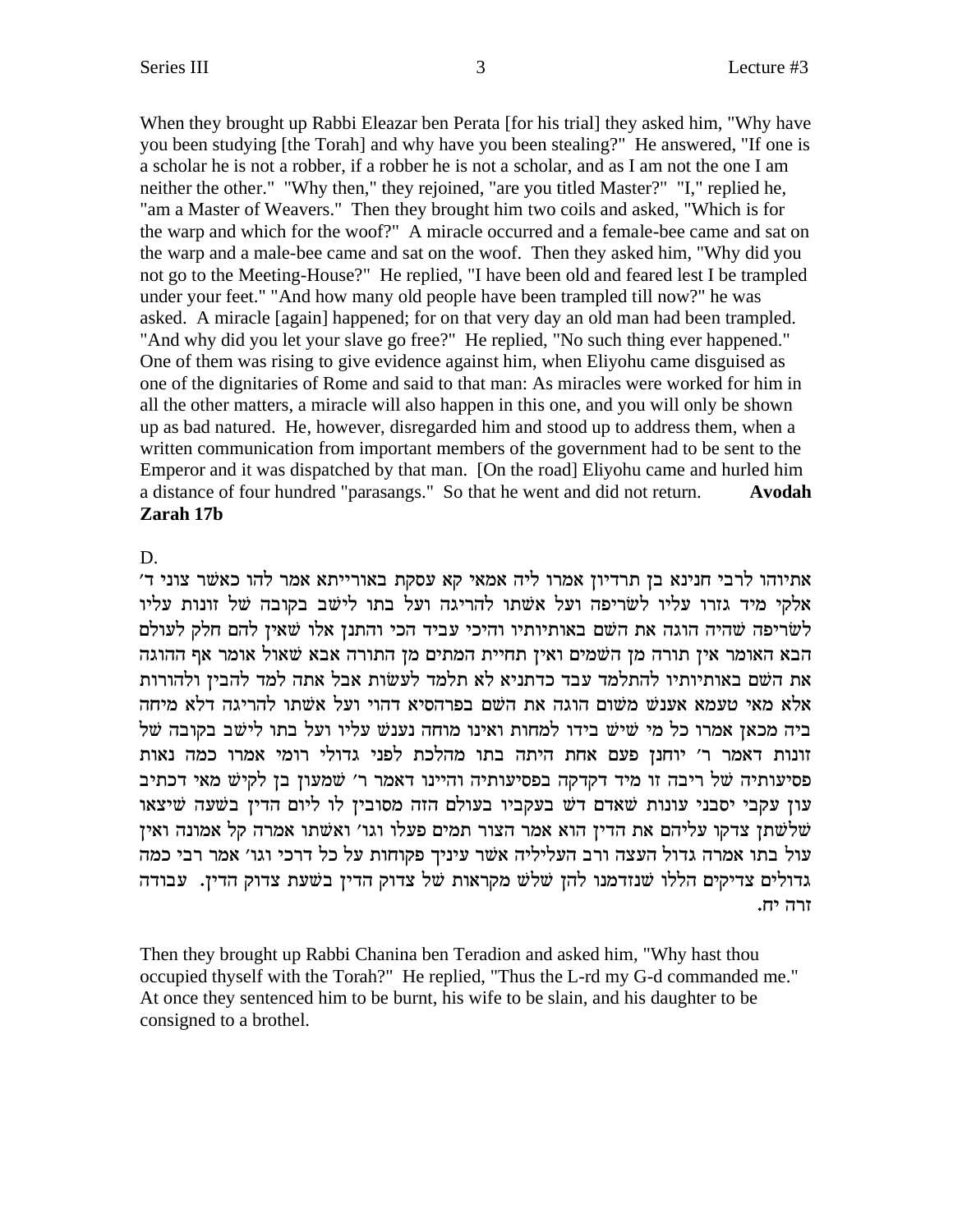The punishment of being burnt came upon him because he pronounced the Name in its full spelling. But how could he do so? Have we not learnt: The following have no portion in the world to come: He who says that the Torah is not from Heaven, or that the resurrection of the dead is not taught in the Torah. Abba Saul says: Also he who pronounces the Name in its full spelling - He did it in the course of practicing, as we have learnt: "Thou shalt not learn to do after the abominations of those nations," but thou mayest learn [about them] in order to understand and to teach. Why then was he punished? - Because he was pronouncing the Name in public. His wife was punished by being slain, because she did not prevent him [from doing it]. From this it was deduced: Any one who has the power to prevent [one from doing wrong] and does not prevent, is punished for him. His daughter was consigned to a brothel, for Rabbi Yochanan related that once that daughter of his was walking in front of some great men of Rome who remarked, "How beautiful are the steps of this maiden!" Whereupon she took particular care of her step. Which confirms the following words of Rabbi Shimeon ben Lakish: What is the meaning of the verse, "The inequity of my heel compasseth me about." (Psalms 49:6)? - Sins which one treads under heel in this world compass him about on the Day of Judgment.

As the three of them went out [from the tribunal] they declared their submission to [the Divine] righteous judgment. He quoted, "The Rock, His work is perfect, for all His ways are justice." (Deuteronomy 32:4) His wife continued: "A G-d of faithfulness and without inequity, just and right is He," (Ibid) and the daughter quoted: "Great in counsel and mighty in work, whose eyes are open upon all the ways of the sons of men, to give everyone according to his ways, and according to the fruit of his doing." (Jeremiah 32:19) Said Raba: How great were these righteous ones, in that the three Scriptural passages, expressing submission to Divine justice, readily occurred to them just at the appropriate time for the declaration of such submission. **Avodah Zarah 18a**

E.

תנו רבנז כשחלה רבי יוסי בז קיסמא הלך רבי חנינא בז תרדיוז לבקרו אמר לו חנינא אחי אי אתה יודע שאומה זו מן השמים המליכוה שהחריבה את ביתו ושרפה את היכלו והרגה את חסידיו ואבדה את טוביו ועדיין היא קיימת ואני שמעתי עליך שאתה יושב ועוסק בתורה ומקהיל קהלות ברבים) וספר מונח לך בחיקך אמר לו מן השמים ירחמו אמר לו אני אומר לך דברים של טעם ואתה אומר לי מן השמים ירחמו תמה אני אם לא ישרפו אותך ואת ספר תורה באשׁ אמר לו רבי מה אני לחיי העולם הבא אמר לו כלום מעשה בא לידך אמר לו מעות של פורים נתחלפו לי במעות של צדקה וחלקתים לעניים אמר לו אם כן מחלקך יהי חלקי  $\psi$ . ומגורלך יהי גורלי. עבודה זרה יח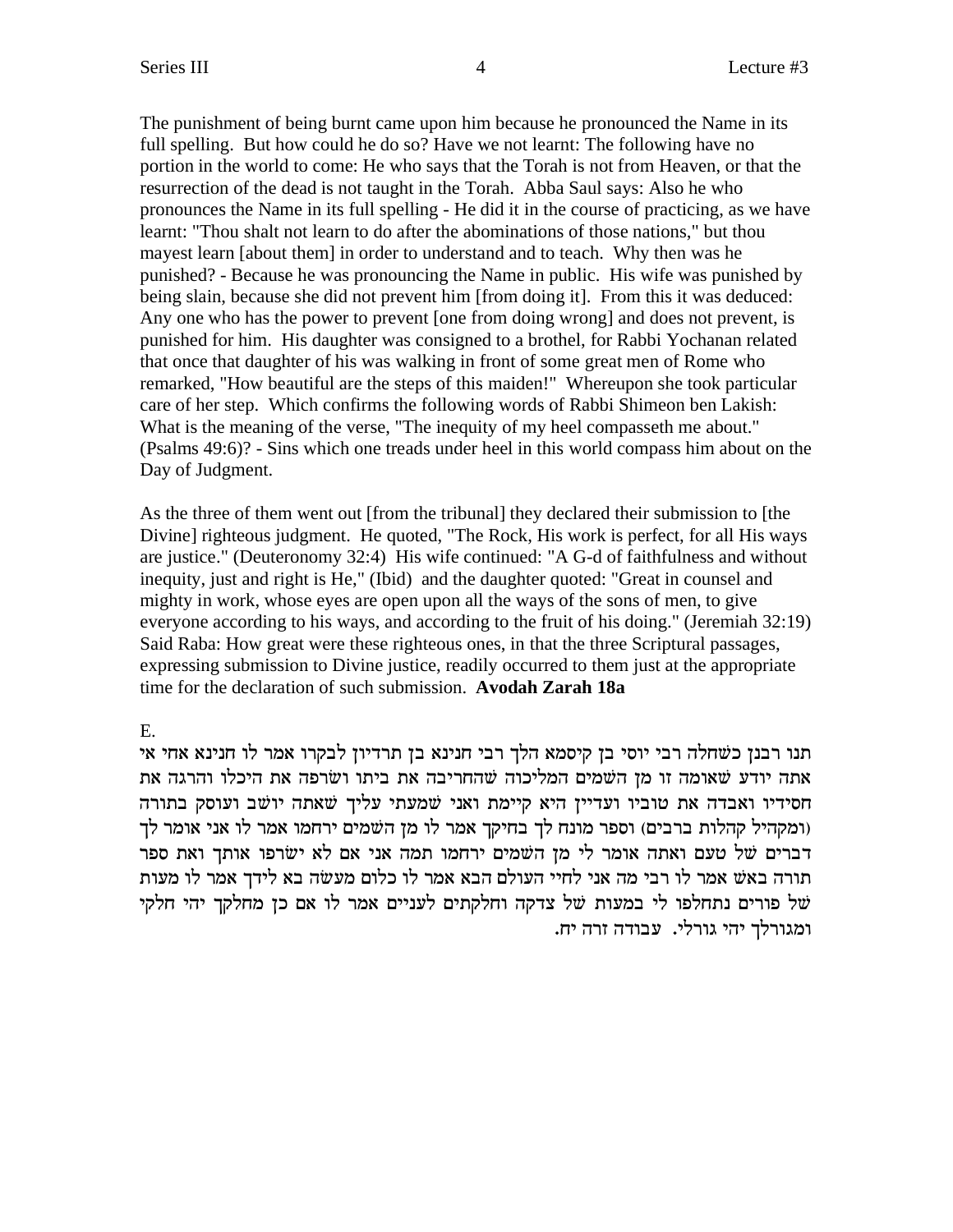Our Rabbis taught: When Rabbi Yosei ben Kisma was ill, Rabbi Chanina ben Teradion went to visit him. He said to him, "Brother Chanina, knowest thou not that it is Heaven that has ordained this [Roman] nation to reign? For though she laid waste His House, burnt His Temple, slew His pious ones and caused His best ones to perish, still is she firmly established! Yet, I have heard about thee that thou sittest and occupiest thyself with the Torah, dost publicly gather assemblies, and keepest a scroll [of the Law] in thy bosom! He replied, "Heaven will show mercy," - "I," he remonstrated, "am telling thee plain facts, and thou sayest, 'Heaven will show mercy'! It will surprise me if they do not burn both thee and the scroll of the Law with fire." "Rabbi," said the other, "How do I stand with regard to the world to come?" - "Is there any particular act that thou hast done?" he enquired. He replied, "I once mistook Purim-money for ordinary charitymoney, and I distributed [of my own] to the poor." "Well then," said he, "would that thy portion were my portion and thy lot my lot." Avodah Zarah 18a

## F.

אמרו לא היו ימים מועטים עד שנפטר רבי יוסי בן קיסמא והלכו כל גדולי רומי לקברו והספידוהו הספד גדול ובחזרתן מצאוהו לרבי חנינא בן תרדיון שהיה יושב ועוסק בתורה ומקהיל קהלות ברבים וס״ת מונח לו בחיקו הביאוהו וכרכוהו בס״ת והקיפוהו בחבילי זמורות והציתו בהן את האור והביאו ספוגין של צמר ושראום במים והניחום על לבו כדי שלא תצא נשמתו מהרה אמרה לו בתו אבא אראך בכך אמר לה אלמלי אני נשרפתי לבדי היה הדבר קשה לי עכשיו שאני נשרף וס״ת עמי מי שמבקש עלבונה של ס״ת הוא יבקש עלבוני אמרו לו תלמידיו רבי מה אתה רואה אמר להן גליון נשרפין ואותיות פורחות אף אתה פתח פיך ותכנס בך האשׁ אמר להן מוטב שיטלנה מי שנתנה ואל יחבל הוא בעצמו אמר לו קלצטונירי רבי אם אני מרבה בשלהבת ונוטל ספוגין של צמר מעל לבך אתה מביאני לחיי העולם הבא אמר לו הן השבע לי נשבע לו מיד הרבה בשלהבת ונטל ספוגין של צמר מעל לבו יצאה נשמתו במהרה אף הוא קפץ ונפל לתוך האור יצאה בת קול ואמרה רבי חנינא בן תרדיון וקלצטונירי מזומנין הן לחיי העולם הבא בכה רבי ואמר יש קונה עולמו בשעה אחת ויש קונה עולמו בכמה שנים. עבודה זרה יח.

It was said that within but few days Rabbi Yosei ben Kisma died and all the great men of Rome went to his burial and made great lamentations for him. On their return, they found Rabbi Chanina ben Teradion sitting and occupying himself with Torah, publicly gathering assemblies, and keeping a scroll of the Law in his bosom. Straightaway they took hold of him, wrapped him in the scroll of the Law placed bundles of branches round him and set them on fire. They then brought tufts of wool, which they had soaked in water, and placed them over his heart, so that he should not expire quickly. His daughter exclaimed, "Father, that I should see you in this state!" He replied, "If it were I alone being burnt it would have been a thing hard to bear; but now that I am burning together with the scroll of the law, He who will have regard for the plight of the Torah will also have regard for my plight." His disciples called out, "Rabbi, what seest thou?" He answered them, "The parchments are being burnt but the letters are soaring on high." "Open then thy mouth" [said they] "so that the fire enter into thee." He replied, "Let Him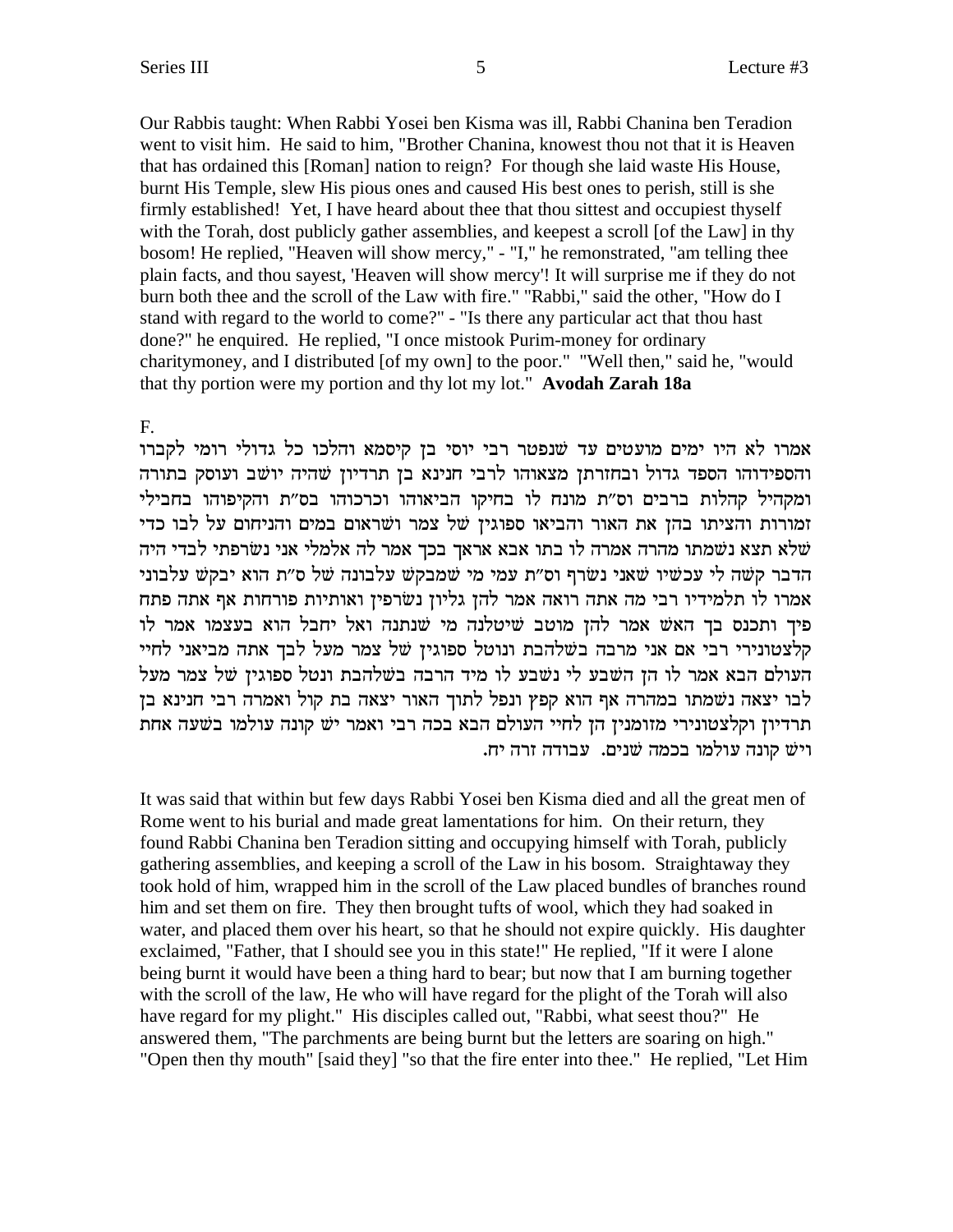who gave me [my soul] take it away, but no one should injure oneself." The executioner then said to him, "Rabbi if I raise the flame and take away the tufts of wool from over thy heart, will thou cause me to enter into the life to come?" "Yes," he replied. "Then swear unto me" [he urged]. He swore unto him. He thereupon raised the flame and removed the tufts of wool from over his heart, and his soul departed speedily. The executioner then jumped and threw himself into the fire. And a Bas-Kol exclaimed: Rabbi Chanina ben Teradion and the Executioner have been assigned to the world to come. When Rabbi heard it he wept and said: One may acquire eternal life in a single hour, another after many years. Avodah Zarah 18a

G.

והאמר רב יהודה אמר רב ברם זכור אותו האיש לטוב ורבי יהודה בן בבא שמו שאלמלא הוא נשתכחו דיני קנסות מישראל נשתכחו לגרסינהו אלא בטלו דיני קנסות מישראל שגזרה מלכות הרשעה גזרה כל הסומך יהרג וכל הנסמך יהרג ועיר שסומכין בה תחרב ותחום שסומכין בו יעקר מה עשה רבי יהודה בן בבא הלך וישב בין שני הרים גדולים ובין שתי עיירות גדולות בין ב׳ תחומי שבת בין אושא לשפרעם וסמך שם חמשה זקנים ר״מ ור׳ יהודה ור׳ יוסי ור״שׁ ורבי אלעזר בן שמוע ורב אויא מוסיף אף רבי נחמיה כיון שהכירו בהם אויבים אמר להם בני רוצו אמרו לו רבי ואתה מה תהא עליך אמר להם הריני מוטל לפניהם כאבן שאין לה הופכין אמרו לא זזו משם עד שנעצו לגופו ג׳ מאות לולניאות של ברזל ועשׂאוהו לגופו ככברה. עבודה זרה ח:

Rav Yehudah said the following in the name of Rav: Verily that man, Rabbi Yehudah ben Bava by name, be remembered for good, for were it not for him the laws of fine would have been forgotten in Israel? Forgotten! Surely, they could be studied? Nay, they would have been abolished for the wicked Government of Rome issued a decree that he who ordains a Rabbi shall be slain, likewise he who is ordained shall be put to death, the town in which an ordination takes place shall be destroved and the techum in which the ordination is held shall be laid waste. What did Rabbi Yehudah ben Bava do? He went and sat down between two mountains and between two large towns between two techums (Shabbos boundaries), namely, between Usha and Shefar'am and there he ordained five elders: Rabbi Meir, Rabbi Yehudah, Rabbi Yosei, Rabbi Shimeon and Rabbi Eleazar ben Shammua (Rabbi Avia adds also Rabbi Nehemiah.) On seeing that they were detected by the enemies, he said to them, "Flee, my children." but they said to him, "And you, O Rabbi, what about you?" "I", he replied, "will lie still before them, even as a stone that is not turned." It was stated that the Romans did not move from there until they drove three hundred iron spears into his body and made his corpse like a sieve! **Avodah Zarah 8b**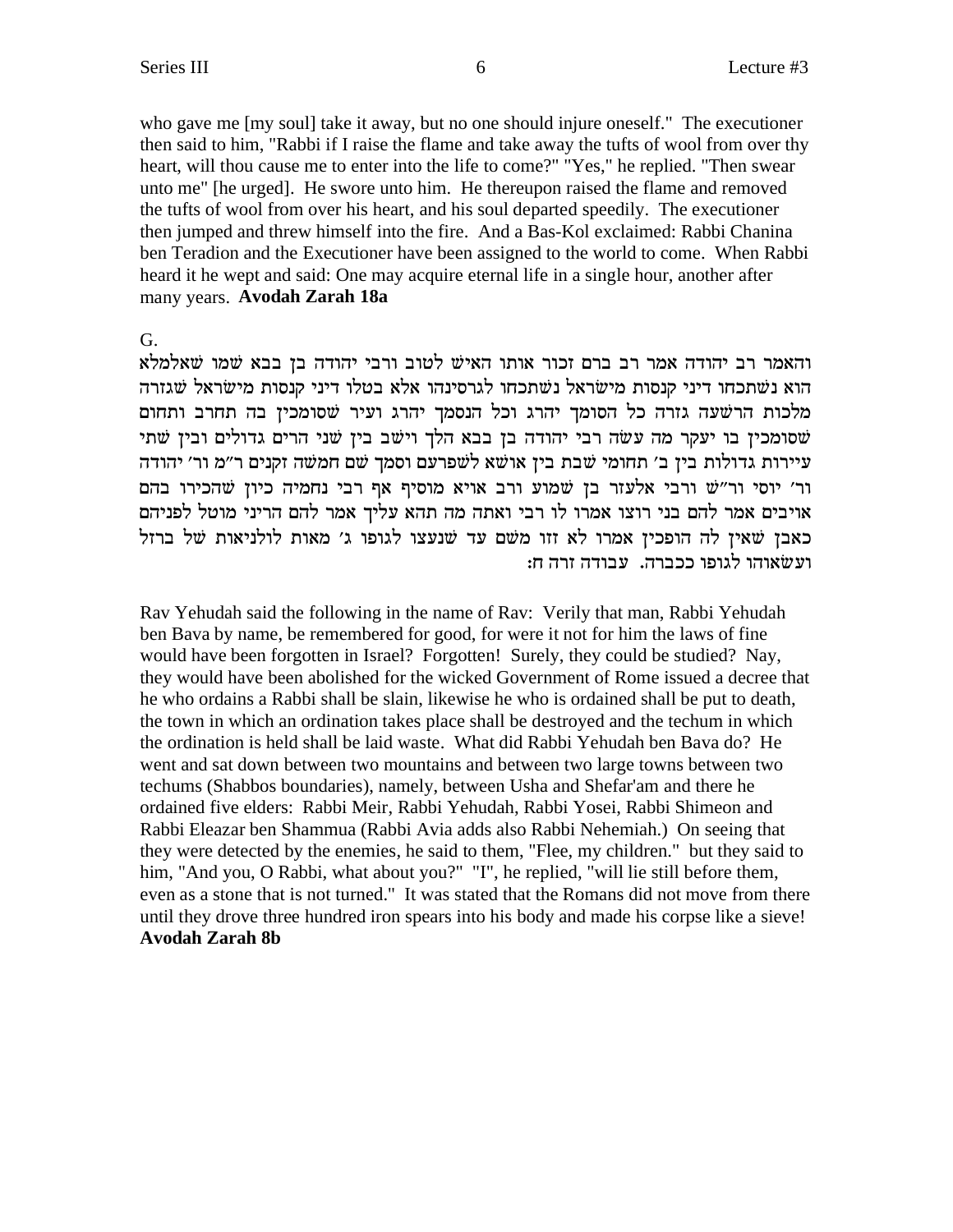H.

ועשה חסד לאלפים לאהבי ולשמרי מצותי. רבי נתן אומר ... אלו ישראל שיושבין בארץ ישראל ונותנין נפשם על המצות. מה לך ויצא ליהרג על שמלתי את בני. מה לך יוצא לישרף על שקראתי בתורה. מה לך יוצא ליצלב על שאכלתי המצה. מה לך לוקה מאפרגל על שנטלתי את הלולב. מכלתא פ׳ יתרו פ״ו

"And shows kindness unto thousands [of generations] of those that love Me and keep My commandments." (Exodus 20:6) Rabbi Noson stated: ... This refers to those that dwell in the land of Israel and give up their lives in order to perform the commandments. "Why are you going out to be killed?" "Because I circumcised my son." Why are you going out to be burned [alive at the stake]?" "Because I read the Torah." "Why are you going out to be crucified?" "Because I ate matzah." "Why are you going out to be whipped?" "Because I took a lulav." **Mechilta Yisro Parsha 6**

# II. The Remnant Returns

A.

רבי יונה בשם רבי חייה בר בא מעשה שנכנסו שבעה זקנים לעבר את השנה בבקעת רימון ומי היו רבי מאיר ורבי יהודה ורבי יוסי ורבי שמעון רבי נחמיה ורבי ליעזר בן יעקב ורבי יוחנן הסנדלר. ולמה הוון דחקין מעתה הדא מילתא דהוון דרשין מימר אלהי מסכה לא תעשה לך מה כתוב בתריה את חג המצות תשמור אמרין כל מי שספיקה בידו לעבר את השנה ואינו מעברה כאילו עובד עכו"ם. ירושלמי חגיגה ג:א

Rabbi Yona in the name of Rabbi Chiyah bar Bo [said]: The following incident occurred. Seven elders came to Bikaas Rimon in order to calculate and declare the intercalated year. Who were they? Rabbi Meir, Rabbi Yehudah, Rabbi Yosei, Rabbi Shimeon, Rabbi Nechemia, Rabbi Eliezer ben Yaakov, and Rabbi Yochanon HaSandlar. Why did they feel pressed to immediately begin calculations in Bikaas Rimon? It was based on the following "drasha" (Scriptual allusion): Right after the verse, "Gods of molten metal shall you not make for yourselves" (Exodus 34:17) is it written, "The feast of unleavened bread shalt thou keep" (Ibid. 34:18) They said: Anyone who has the ability to calculate and declare the intercalated year and doesn't do so is considered as if he had worshipped a pagan god. **Talmud Yerushalmi Chagigah 3:1**

# B.

אין מעברין את השנה אלא ביהודה ואם עיברוה בגליל מעוברת. העיד רבי חנניה איש אונו אם אינה יכולה להתעבר ביהודה שמעברין אותה בגליל. אין מעברין את השנה בגליל ואם עיברוה מעוברת. אין מעברין את השנה בחוצה לארץ ואם עיברוה אינה מעוברת. כשיכולים .<br>לעברה בארץ ישׂראל אבל כשאין יכולין לעברה בארץ ישׂראל מעברין אותה בחוצה לארץ ירמיה עיבר חוצה לארץ. יחזקאל עיבר חוצה לארץ ברוך עיבר חוצה לארץ חנניה בן אחי רבי יהושע עיבר בחוצה לארץ שלח ליה רבי תלת איגרן גבי רבי יצחק ורבי נתן בחדא כתב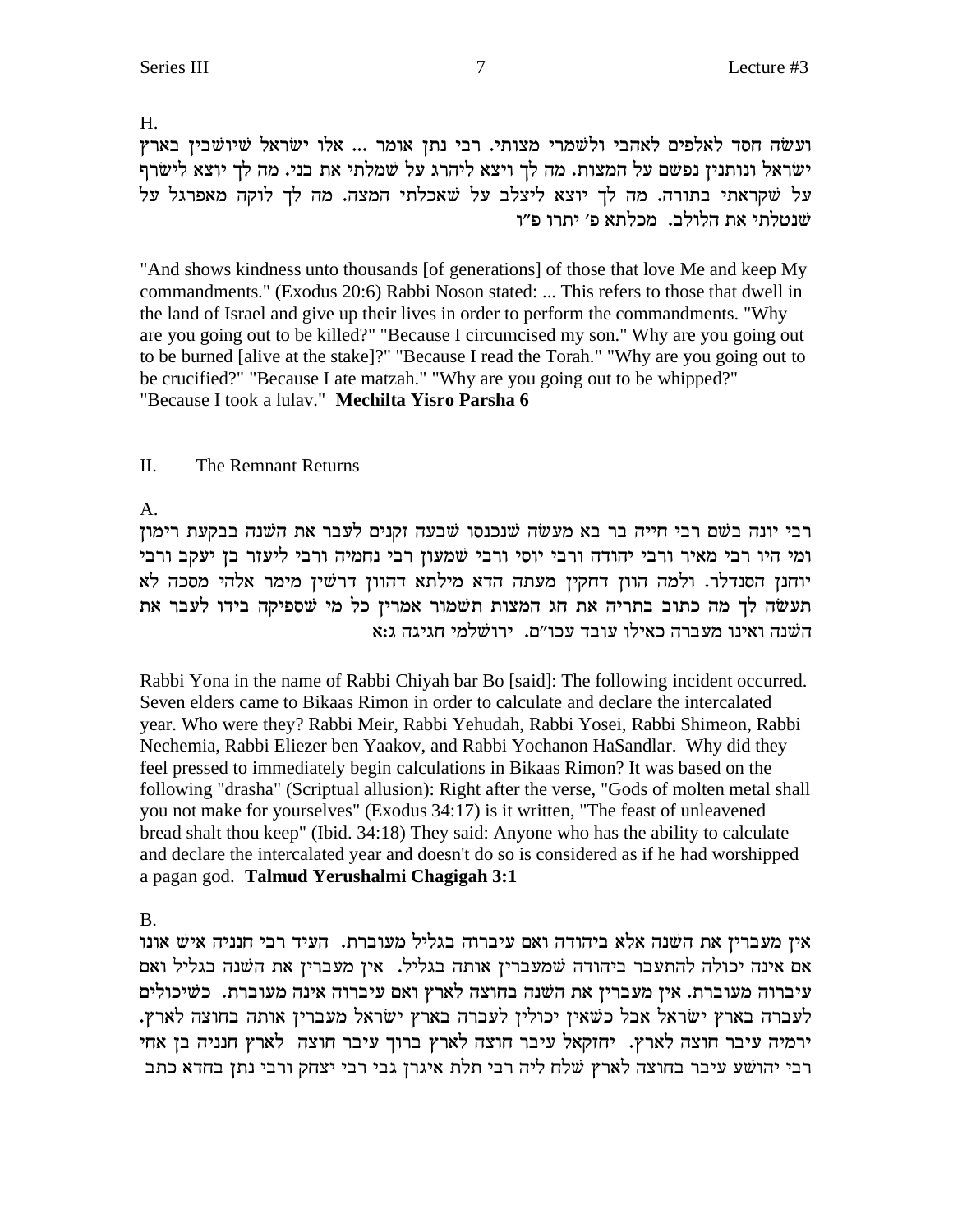לקדושת חנניה. ובחדא כתב גדיים שהנחת נעשו תישים. ובחדא כתב אם אין את מקבל .<br>עליך צא לך למדבר האטד ותהא שוחט ונחוניון זורק. קדמיתא ואיקרון תינייתא ואיקרון תליתייא בעי מבסרתון אמרין ליה לית את יכיל דכבר איקרתנון. קם רבי יצחק וקרא כתיב 'באורייתא אלה מועדי חנניה בן אחי רבי יהושע. אמרין ליה מועדי י"י. אמר לון גבן קם ר נתן ואשלם כי מבבל. תצא תורה ודבר י״י מנהר פקוד. אמרין ליה כי מציון תצא תורה ודבר י״י מירושלים. אמר לון גבן אזל וקבל עליה גבי רבי יהודה בן בתירה לנציבין. אמר ליה אחריהם אחריהם. אמר ליה לינה ידע מה שבקית תמן. מאן מודע לי דאינן חכמים מחשבה דכוותי. מכיון דו אמר לא חכמין דכוותי ישמעון ליה מכיון דאינון חכמין מחשבה דכוותי ישמע להון. קם ורכב סוסיא הן דמטא מטא הן דלא מטא נוהגין בקילקול. ירושלמי נדרים ו:ח

One is only allowed to calculate and declare the intercalated year in Judea. If it was done in Galilee it is considered valid. Rabbi Chanania of Ono testified that if one cannot calculate and declare the intercalated year in Judea it is done in Galilee. It should not be done in Galilee [if it is possible to be done in Judea] but if it was done it is valid. One is not allowed to do it outside of Israel and if it was done it is not valid. This applies only if there was a possibility of doing it in Israel. If, however, it is not possible then it should be done outside of Israel.

Jeremiah declared the intercalated year outside of Israel. Ezekiel declared the intercalated year outside of Israel. Boruch declared the intercalated year outside of Israel. Chanania the son of the brother of Rabbi Yehoshua declared the intercalated year outside of Israel. Rabbi (or the Rabbis) sent three letters to Rabbi Yitzchok and Rabbi Noson. In one he wrote regarding the sanctity of Chanania. In one he wrote that the kids which you left behind have become goats with horns. In the other he wrote: If you won't accept upon yourself (the will of the Rabbis in Israel), then go out to the wilderness of thistles and you slaughter (your own sacrifices) and Nichunion should sprinkle the blood.

They read the first letter and then the second letter. [When they read] the third they wanted to disgrace the emissaries. They said to him: You cannot because you have already honored us. Rabbi Yitzchok got up and read: It is written in the Torah, "These are the appointed times of Chanania the son of the brother of Rabbi Yehoshua." The people said, "The appointed times of G-d." He replied to them: By us [who continue to declare the intercalated year] the version that I read seems to apply. Rabbi Noson got up and finished the discourse: [Your Scriptures seem to contain the verse], "For from Babylon the Torah shall go forth and the words of G-d from Nahar Pakud." They said to him: [The verse reads,] "For from Zion the Torah shall go forth and the words of G-d from Jerusalem." He replied to them: By us [who continue to declare the intercalated year] the version that I read seems to apply.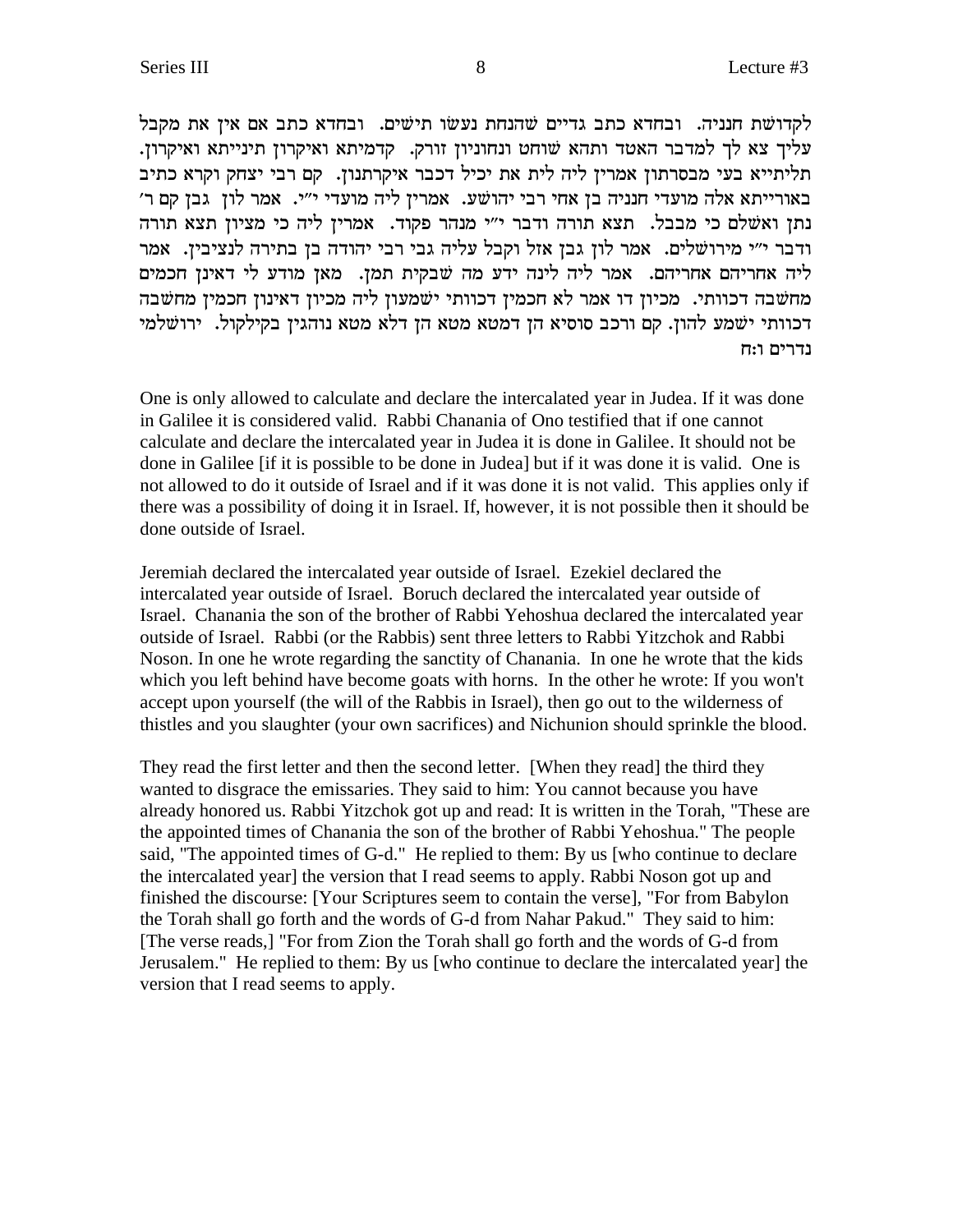He went to complain against them to Rabbi Yehudah ben Basayra in Nesibis. He told him: Follow them, follow them! Chanania replied to him: Don't I know [the type of scholars) that were left there [in Israel]. Who is going to inform me that they became as qualified as I. [Rabbi Yehuda ben Basayra replied:] Since you are in doubt, and they claim that they are as qualified as you, we should listen to them. He got up and rode on a horse to tell the populace to follow the calculations of the Sages in Israel. The areas where he wasn't able to contact still followed the now discredited ruling of Chanania. **Talmud Yerushalmi Nedarim 6:8** 

# $C_{\cdot}$

אמר רב ספרא ר' אבהו הוה משתעי כשירד חנינא בן אחי רבי יהושע לגולה היה מעבר שנים וקובע חדשים בחוצה לארץ שגרו אחריו שני ת"ח רבי יוסי בן כיפר ובן בנו של זכריה בן קבוטל כיון שראה אותם אמר להם למה באתם אמרי ליה ללמוד תורה באנו הכריז עליהם אנשים הללו גדולי הדור הם ואבותיהם שמשו בבית המקדש כאותה ששנינו זכריה בן קבוטל אומר הרבה פעמים קריתי לפניו בספר דניאל התחיל הוא מטמא והם מטהרים הוא אוסר והם מתירים הכריז עליהם אנשים הללו של שוא הם של תהו הם אמרו לו כבר בנית ואי אתה יכול לסתור כבר גדרת ואי אתה יכול לפרוץ אמר להם מפני מה אני מטמא ואתם מטהרים אני אוסר ואתם מתירים אמרו לו מפני שאתה מעבר שנים וקובע חדשים בחו״ל אמר להם והלא עקיבא בן יוסף היה מעבר שנים וקובע חדשים בחו"ל אמרו לו הנח רבי עקיבא שלא הניח כמותו בארץ ישראל א"ל אף אני לא הנחתי כמותי בא"י אמרו לו גדיים שהנחת נעשו תישים בעלי קרנים והם שגרונו אצלך וכן אמרו לנו לכו ואמרו לו בשמנו אם שומע מוטב ואם לאו יהא בנדוי ואמרו לאחינו שבגולה אם שומעין מוטב ואם לאו יעלו להר אחיה יבנה מזבח חנניה ינגן בכנור ויכפרו כולם ויאמרו אין להם חלק באלקי ישראל מיד געו כל העם בבכיה ואמרו חס ושלום יש לנו חלק באלקי ישראל וכל כך למה משום שנאמר כי מציון תצא תורה ודבר ד׳ מירושלים בשלמא הוא מטהר והם מטמאין לחומרא אלא הוא מטמא והם מטהרין היכי הוי והא תניא חכם שטמא אין חברו רשאי לטהר אסר אין חברו רשאי להתיר קסברי כי היכי דלא נגררו בתריה. ברכות ס״ג.

Rabbi Safra said: Rabbi Abbahu used to relate that when Chananiah the son of Rabbi Yehoshua's brother went down to the Diaspora, he began to intercalate the years and fix new moons outside Palestine. So they (the Beth Din) sent after him two scholars, Rabbi Yosei ben Kippar and the grandson of Rabbi Zechariah ben Kevutal. When he saw them, he said to them: Why have you come? They replied: We have come to learn Torah from you. He thereupon proclaimed: These men are among the most eminent of the generation. They and their ancestors have ministered in the Sanctuary as we have learnt: Zechariah ben Kevutal said: Several times I read to him out of the book of Daniel. Soon they began to declare clean what he declared unclean and to permit what he forbade. Thereupon he proclaimed: These men are worthless, they are good for nothing. They said to him: You have already built and you cannot overthrow, you have made a fence and you cannot break it down. He said to them: Why do you declare clean when I declare unclean, why do you permit when I forbid? They replied: Because you intercalate years and fix new moons outside of Palestine. He said to them: Did not Akiva son of Yoseph intercalate years and fix new moons outside of Palestine? They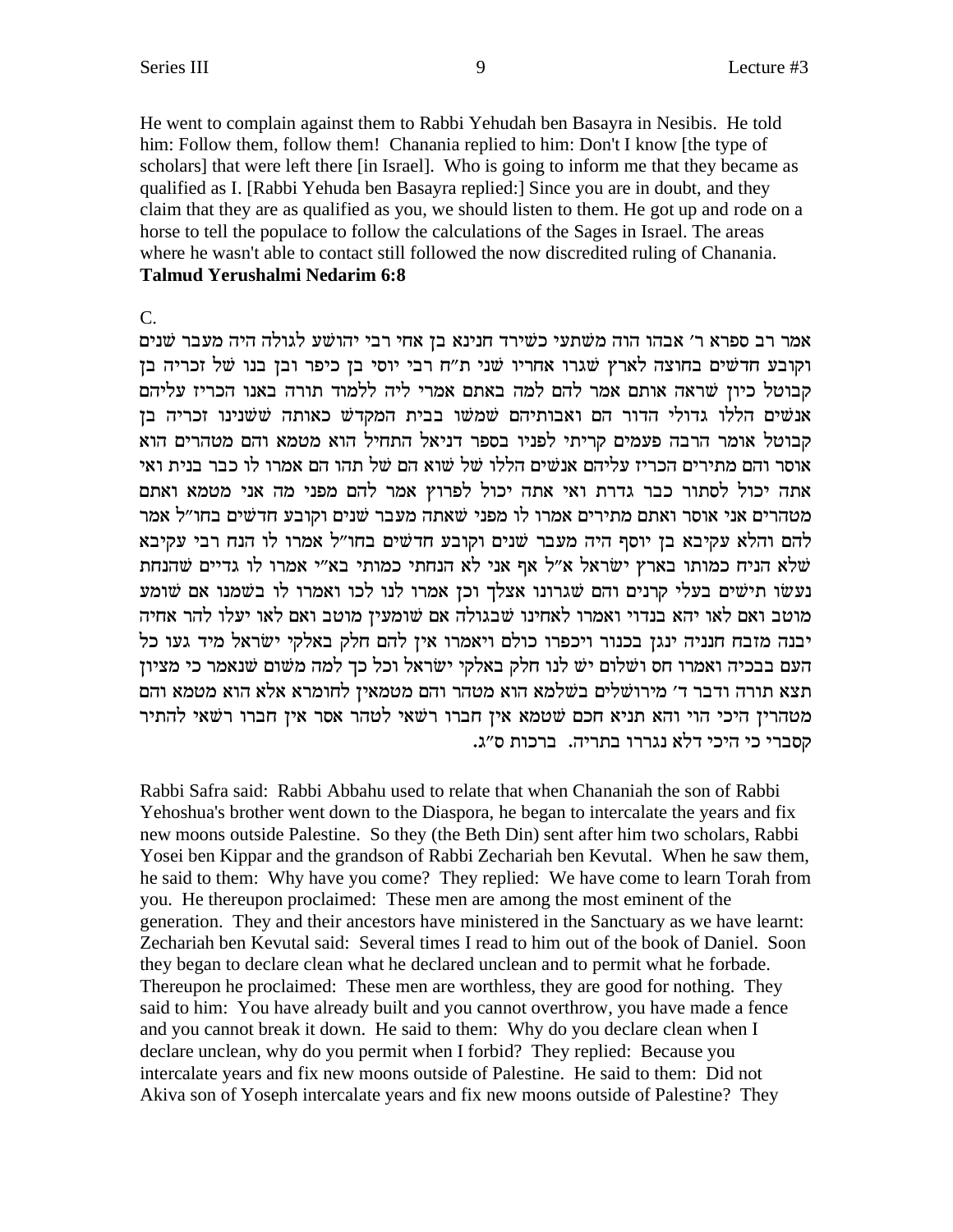replied: Don't cite Rabbi Akiva, who left not his equal in the Land of Israel. He said to them: I also left not my equal in the Land of Israel. They said to him: The kids which you left behind have become goats with horns, and they have sent us to you bidding us, "Go and tell him in our name. If he listens, well and good; if not, he will be excommunicated. Tell also our brethren in the Diaspora (not to listen to him). If they listen to you, well and good; if not, let them go up to the mountain, let Achia build an altar and let Chananiah play the harp, and let them all become renegades and say that they have no portion in the G-d of Israel." Straightway all the people broke out into weeping and cried, "Heaven forbid, we have a portion in the G-d of Israel!" Why all this to do? Because it says, "For out of Zion shall go forth the law and the word of the L-rd from Jerusalem." (Isaiah 2:30) We can understand that if he declared clean they should declare unclean, because this would be more stringent. But how was it possible that they should declare clean what he declared unclean, seeing that it has been taught: If a Sage has declared unclean, his colleague is not permitted to declare clean? They thought proper to act thus so that the people should not be drawn after him. Berachos 63a-63b

D.

בשלפי השמד נתכנסו רבותינו לאושא ואלו הן ר' יהודה ורבי נחמיה ר"מ ור' יוסי ורשב"י ור׳ אליעזר בנו של רבי יוסי הגלילי ור׳ אליעזר בן יעקב שלחו אצל זקני הגליל ואמרו כל מי שהוא למד יבא וילמד ולכל מי שאינו למד יבוא וילמוד. נתכנסו ולמדו ועשו כל צרכיהון. כיון שהגיע זמנם להפטר אמרו מקום שנתקבלנו בתוכו אנו מניחים אותו ריקם. חלקו כבוד לר׳ יהודה שיהיה בן עיר ולא שהיה גדול מהם בתורה אלא מקומו של אדם הוא מכבדו. מדרש רבה שיר השירים ב:ה:ג

When the forced assimilation [brought about by Hadrian] eased, the Rabbis entered Usha. This a list of those who entered: Rabbi Yehudah, Rabbi Nechemia, Rabbi Meir, Rabbi Yosei, Rabbi Shimeon ben Yochai, Rabbi Eliezer the son of Rabbi Yosei HaGalilee, and Rabbi Eliezer ben Yaakov. They sent to the elders of Galilee and said: Anyone who is [already] learned let him come and learn [more] and anyone who is not learned may come and learn. They entered and studied and accomplished all they needed to do. When their time to leave had come, they said: How can we depart from the place where we were hosted without leaving something in return?! They afforded the honor [of speaking first] to Rabbi Yehudah. [They did this] because he was a native of the city and not because he was greater than them in [the knowledge of] Torah. For the place of a person grants him honor. Shir HaShirim Rabbah 2:5:3

E.

אמר רשב״א מעשה בר׳ מאיר שהלך לעבר שנה בעסיא. מגילה יח:

It happened once that Rabbi Meir went to create the intercalated year in Assia. Megillah **18b**